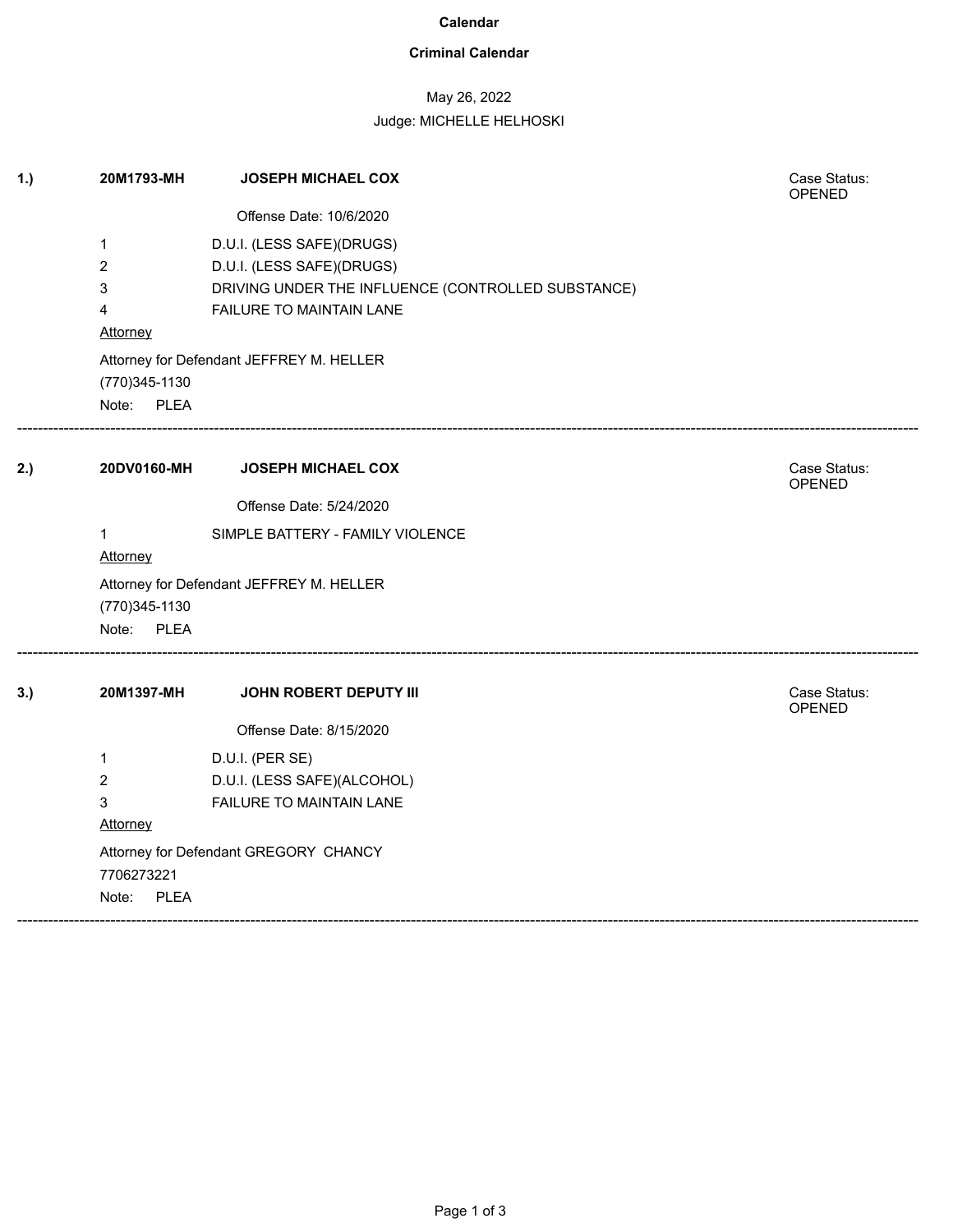#### **Calendar**

## **Criminal Calendar**

# May 26, 2022

### Judge: MICHELLE HELHOSKI

| 4.) | 20DV0024-MH                                 | <b>CANDICE LYNN HOLLOWAY</b>                | Case Status:<br>OPENED        |  |  |
|-----|---------------------------------------------|---------------------------------------------|-------------------------------|--|--|
|     |                                             | Offense Date: 12/24/2019                    |                               |  |  |
|     | 1                                           | BATTERY, FAMILY VIOLENCE                    |                               |  |  |
|     | 2                                           | SIMPLE BATTERY, FAMILY VIOLENCE             |                               |  |  |
|     | 3                                           | DISORDERLY CONDUCT                          |                               |  |  |
|     | Attorney                                    |                                             |                               |  |  |
|     | Attorney for Defendant JEFFERY L. DICKERSON |                                             |                               |  |  |
|     | (678)444-4280                               |                                             |                               |  |  |
|     | Note: PLEA                                  |                                             |                               |  |  |
| 5.) | 20M1558-MH                                  | <b>LAURA JULIANA PINAL</b>                  | Case Status:<br><b>OPENED</b> |  |  |
|     |                                             | Offense Date: 7/17/2020                     |                               |  |  |
|     | 1                                           | AFFRAY (FIGHTING)                           |                               |  |  |
|     | Attorney                                    |                                             |                               |  |  |
|     | Attorney for Defendant SHERRI H STONEY      |                                             |                               |  |  |
|     | (404) 218-1605                              |                                             |                               |  |  |
|     | Note:<br><b>PLEA</b>                        |                                             |                               |  |  |
| 6.) | 19M2264-MH                                  | <b>JORDAN KATHLEEN ROSE</b>                 | Case Status:<br>OPENED        |  |  |
|     |                                             | Offense Date: 11/30/2019                    |                               |  |  |
|     | $\mathbf{1}$                                | POSSESSION OF MARIJUANA, LESS THAN AN OUNCE |                               |  |  |
|     | <b>Attorney</b>                             |                                             |                               |  |  |
|     | Attorney for Defendant SUSAN M ZEREINI      |                                             |                               |  |  |
|     | 6789281147                                  |                                             |                               |  |  |
|     | <b>PLEA</b><br>Note:                        |                                             |                               |  |  |

------------------------------------------------------------------------------------------------------------------------------------------------------------------------------